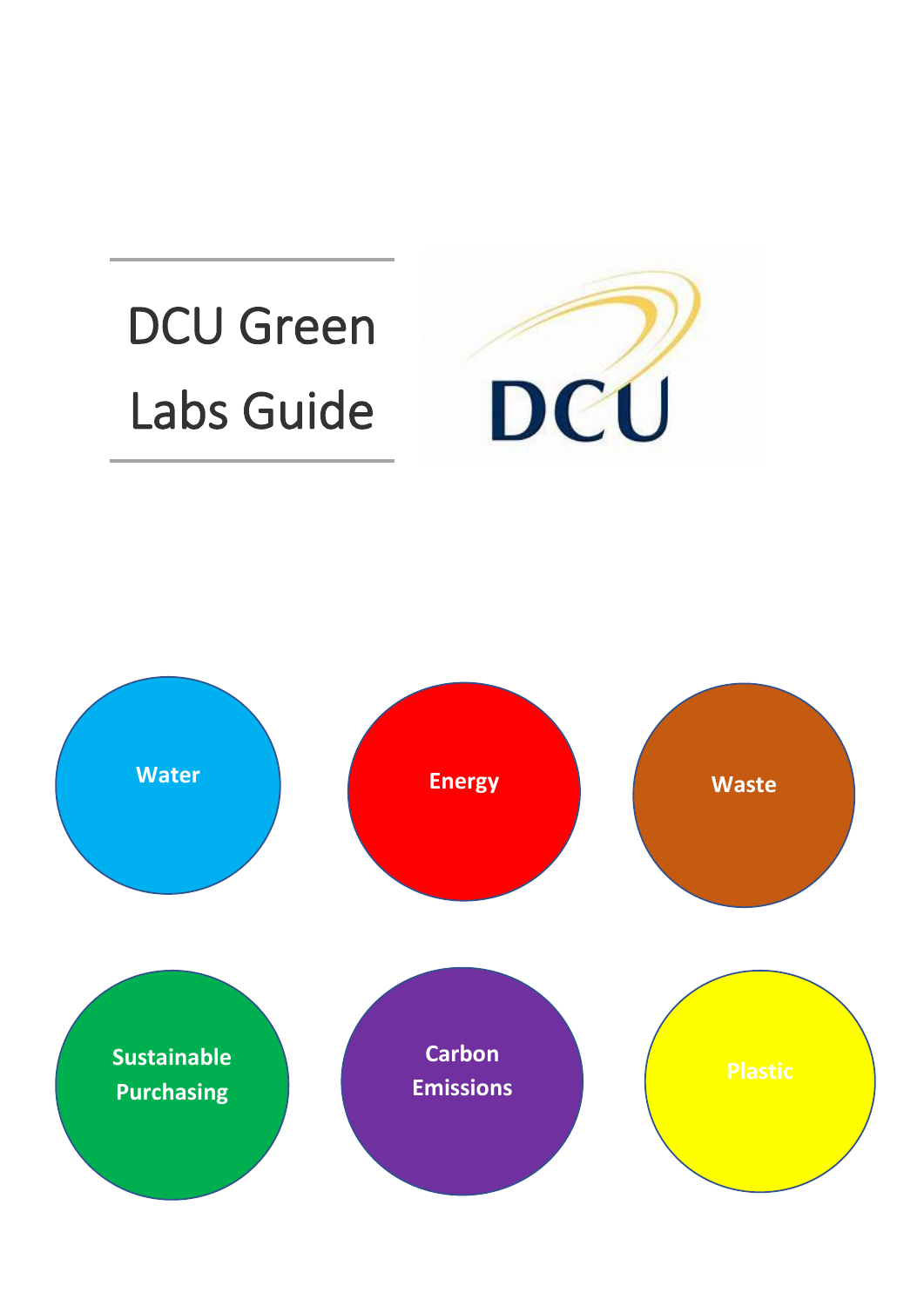## **Table of contents**

Page 1 – Introduction

Page 2 – Water

Page 3 – Energy

Page 4 – Waste

Page 5 – Sustainable purchasing

Page 6 – Carbon Emissions

Page 7 - Plastic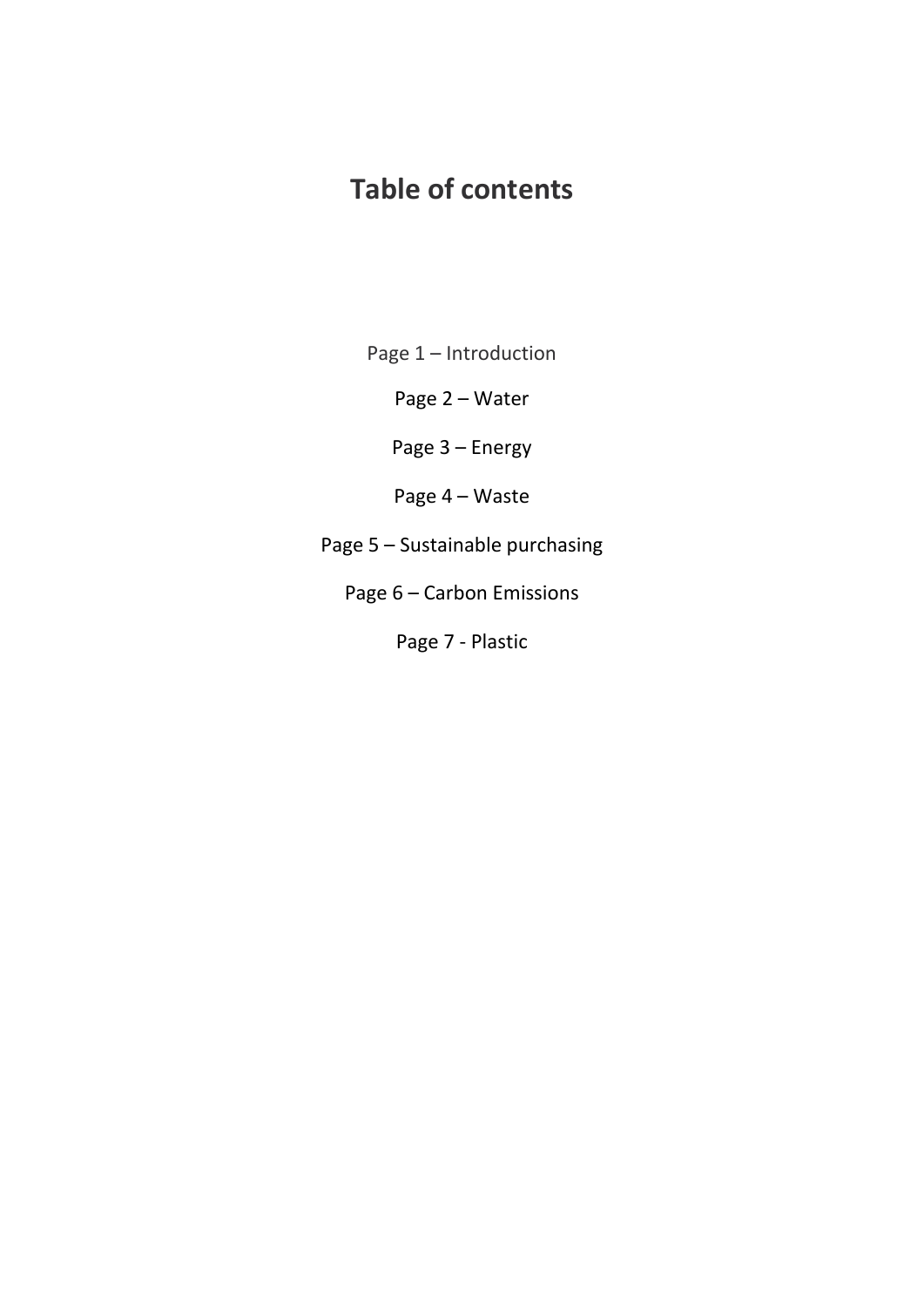# **Introduction:**

Climate change has been recognized as a major threat in the scientific community for decades now, but we are fast approaching a tipping point. If humanity continues down its current path, we will do irreversible damage to the environment we live in and radically change it for the worse. There have been many attempts to change the practices which contribute to this threat on a global scale, most recently through the Paris agreement of 2015. Attempts must also be made, however, to change our practices on a smaller and more focused scale. Laboratories are often very wasteful and inefficient places. They use a lot of energy running low temperature freezers, fume hoods, autoclaves, and experiments. They use harmful chemicals like mercury, consume a lot of singleuse plastics and can waste a lot of water.

It was found that the DCU biotechnology labs go through 1.5 tonnes of plastic every year. For context, A car would have to drive from the top of Norway across Europe and Africa to reach Johannesburg, South Africa, to emit the same amount of CO2e. That is to say nothing of the ecological and health implications of plastic pollution on this scale. Some of these operations are essential to the accuracy and quality of experiments, so it is important that whatever changes are made do not negatively impact the results of a scientific study but rather improve the running of the lab while keeping its environmental impact in mind.

The changes in this document range from small to large, from technological fixes to changes of behavior and practices. We will not dictate how best to best implement these changes, as that will undoubtedly vary from lab to lab and person to person. Some of these changes require labs to work together, so it will be important to establish a unified and overarching response to the challenges we face together.

The authors of this guide also advise each school to prepare a lecture to be delivered at the start of each semester for all lab users, espousing the need for (and benefits of) these changes and supporting people in their efforts to change the way they conduct research in the lab.

These changes are meant to help the world around us. Many of our most vital ecosystems are on a precipice, and we need to help pull them back for the future of humanity and non-human animals alike. Some of these changes are small and others are large, but they are all worthwhile. Everyone in the Western world has contributed to the environmental devastation our planet is currently facing, and it is in everyone's interest that we mitigate those impacts as quickly and radically as possible.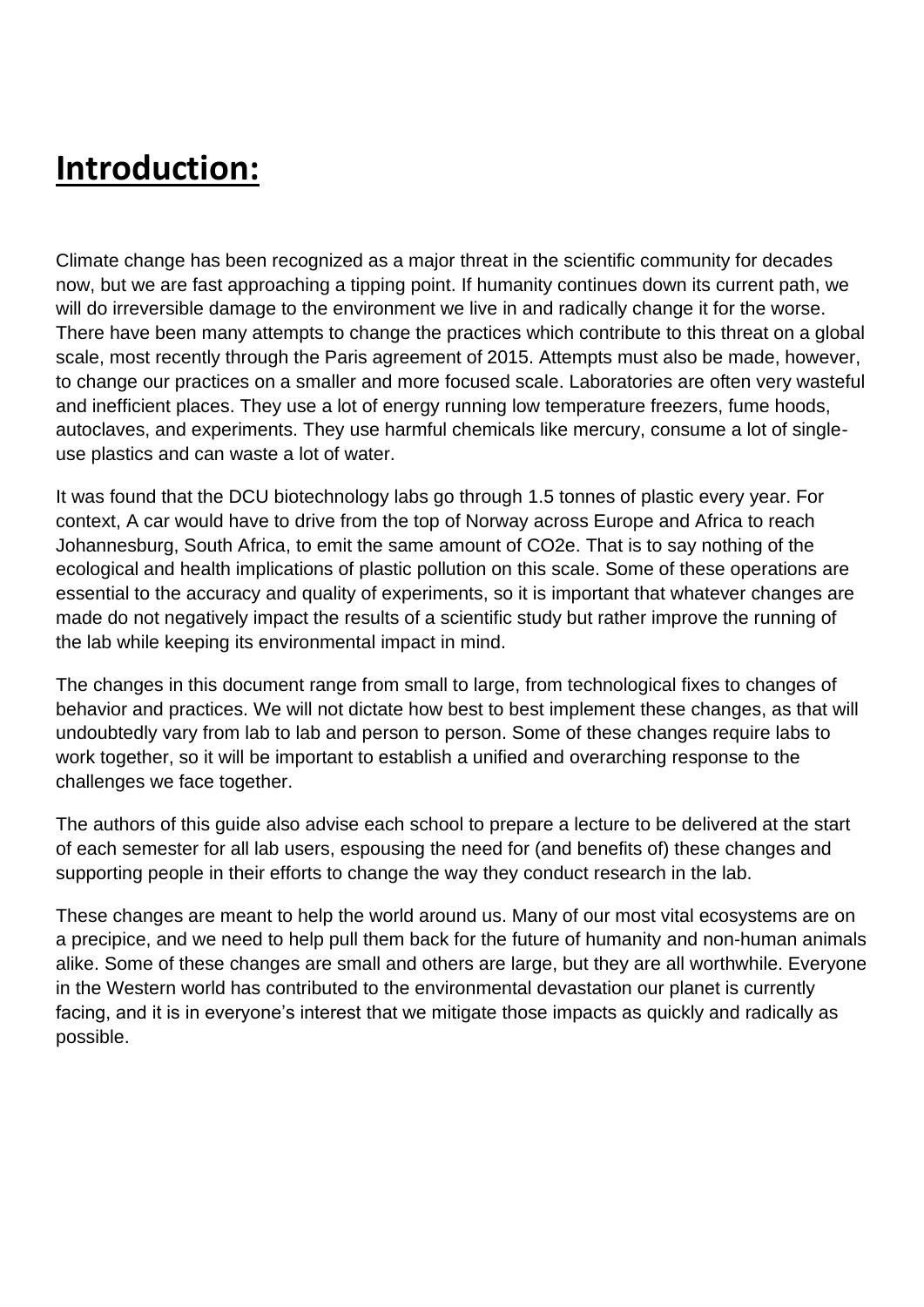## **Water\_\_\_\_\_\_\_\_\_\_\_\_\_\_\_**

*While our planet's surface area is more than 70% water, less than 1% of that is freshwater.*

- **Install Aerators on Taps:** Aerators are inexpensive devices that screw onto the end of taps and add air to the water to reduce water wastage.
- **Replace Old Machines with More Sustainable Models:**  Equipment which requires water for its operation should be replaced with more sustainable models where possible. For example, water vacuum aspirators can be replaced with membrane/oil-free/diaphragm pumps.
- **Turn Off Taps When Not in Use**: This is a no-brainer, but it is still important to mention. There are few better ways to waste water than to flush it straight down the drain!
- **Use Low-Grade Water Where Possible:** Deionized water needs to be processed using high pressure and filters, so it requires more energy. Domestic hot water costs five times more than cold water.
- **Only Run When Full:** Machines like autoclaves and dishwashers should only be run when at full capacity to minimize water and energy wastage.
- **Report leaks ASAP**: Leaks can cause a lot of water loss. dripping taps can waste 600 gallons a year! The sooner a leaky tap is reported, the sooner it can be



fixed. That means less water going down the drain.

- **Establish Efficient Lab Procedures:** Collect water purification cartridges for recycling through takeback program (If applicable). Use waterless baths like Armor bead baths. These are metallic beads which can be heated and cooled, then reused.
- **Measure Before You Pour:** Use graduated cylinders to measure out the exact amount of water needed to dilute chemicals.
- **Install Miser Valves:** Miser valves are devices which can cut down on 70% of water waste. Installing these devices only takes about 5 minutes so it is definitely worth the effort!
- **Use Water Timers:** Water timers can be installed to minimize water usage by measuring the volume of water in containers and limiting it to a preset quantity.
- **Install a Recirculating Water System:** Closed loop systems are much more efficient when it comes to water usage. That is because you don't have to keep topping up the water periodically. No lab equipment should be connected to the mains water supply, as this can cause wastage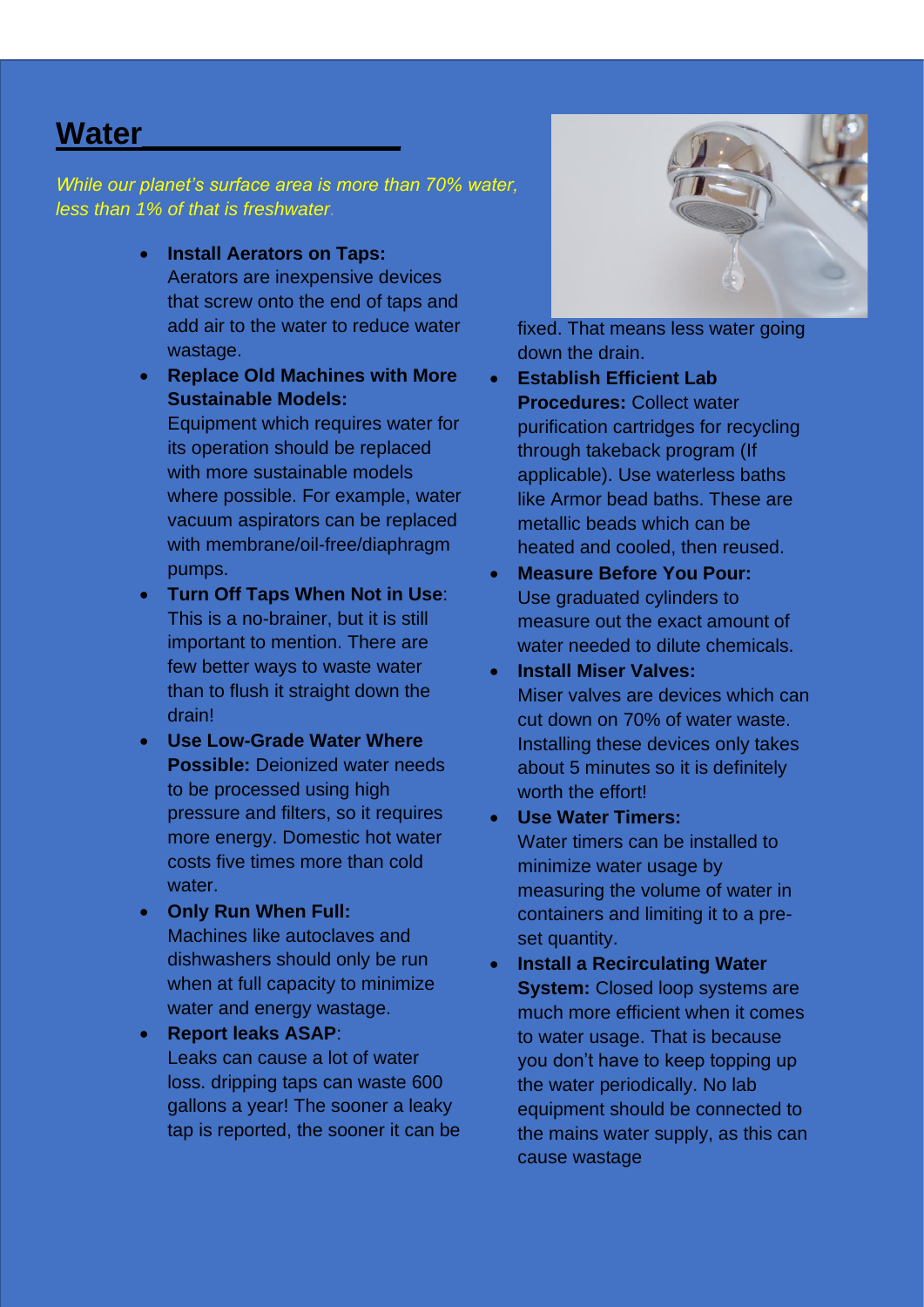### **Energy\_\_\_\_\_\_\_\_\_\_\_\_\_\_**

*Energy production has contributed around 72% of all greenhouse gas emissions to date*

• **Send less emails:**

Each email emits 4g of CO2 and emails with attachments can emit up to 50g! Better building management such as proper insulation, energy efficient windows, motion sensing lights and dimming switches on lights. Using only the necessary ventilation and maximum only in emergencies.

- **Shut Fume Hood Sash:** Leaving a fume hood open can use the same amount of energy as 3.5 homes! The reason fume hoods are so energy intensive is that health and safety requirements mean all the air must be pumped in from outdoors. That air also must be heated or cooled for the lab user's comfort. Make sure that the fume hood sash is only ever open when the fume hood is in use.
- **Monitor Energy Usage:** This should be done to see where energy is being wasted, lost or at least where it could be conserved. Unplug infrequently used devices as devices draw power even when turned off.
- **Share freezers with other labs and keep them full:** It is better to have one full freezer then to have two half-empty ones. Running half as many freezers uses half the electricity and emits half the carbon!
- **Only Run Autoclaves When Full:**



Just like with the freezers, it is important to make sure you only run the autoclave when you have enough to fill it. A smaller load means you will be running it more frequently.

- **Reduce Freezer Temperature:** In modern labs, many samples are kept at -80°C. However, many samples do just fine at higher temperatures! The Universities of Boulder and California have developed [a database](https://docs.google.com/spreadsheets/d/13UvBeoXAhwSHshSYoUDHwcxWiW7qYLnUb-eLwxJbCYs/pubhtml) of common biological samples which can be stored at -70°C. Increasing the temperature by just 10°C can reduce energy usage by about 30%!
- **Only Use Lights When Needed:** Make the most of the natural lighting during the day. Not only does this save energy, but natural light is also better for our health! Make sure to turn off all the lights before you leave the lab. If you are having trouble remembering to do this, you can install timers to make the lights turn off automatically.
- **Repair Broken Equipment**: Rather than replacing broken equipment, efforts should be made to identify and fix the problem, since the manufacture of new equipment can have a large environmental impact.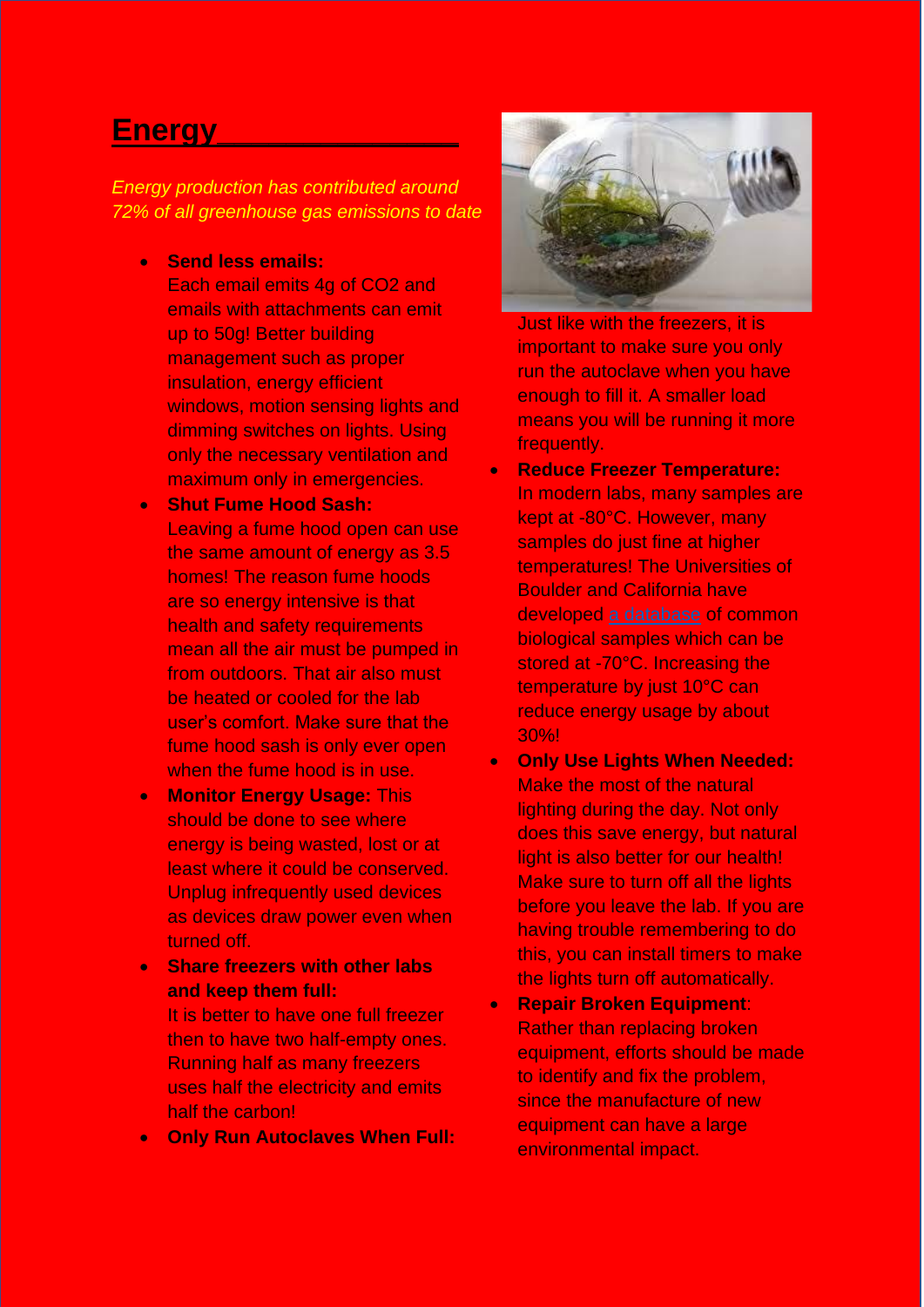## **Waste\_\_\_\_\_\_\_\_\_\_\_\_\_\_\_\_**

Humanity produces approximately 13 tonnes of hazardous waste every second

- **Have a Paper Recycling Bin:** Putting a wastepaper basket beside printers and photocopier is a great way to reduce paper waste.
- **Purchase a solvent recycler**: These can recover spent solvent to be used again.
- **Use Chemicals on a First in/First out Basis:**

This means that you use the oldest chemicals first to reduce or eliminate chemical waste.

• **Reduce the Scale of Experiments**:

> If you can reduce the size of experiments, this helps to reduce energy and chemical use.

- **Substitute Hazardous Materials:** Often, it is possible to replace dangerous chemicals with safer alternatives. Here is a guide for how to assess whether a substitute is safer for the environment or for human health.
- **Borrow from Other Labs**: If you need a small amount of something, see if another lab has some lying around rather than buying an unnecessarily from a retailer. This will save on packaging waste and delivery emissions.
- **Unsubscribe From Junk Mailing**: This reduces the level of wastepaper to deal with. You can also introduce desk side recycling. If it is easy people will do it!



- **Buy From the Campus Storerooms**: Avoid purchasing from retailers but if you need to make sure to consolidate orders with others to save on packaging waste and shipping emissions.
- **Know Your Stocks:** Maintain a chemical and equipment inventory across all labs and audit it annually to avoid over-buying.
- **Practice Green Chemistry:** This is the practice of avoiding pollution by either finding new methods of doing experiments or using less hazardous chemicals.
- **Practice Green Printing:** Set double sided printing as the default and reduce margins to get the most out of each page. This will reduce paper and electricity waste at the same time!
- **Do Not Mix Chemical Waste with General Waste:**

Not only will this contaminate the general waste, it also creates the risk of hazardous chemicals finding their way into the environment, where they can harm wildlife and enter the drinking supply.

• **Redesign Teaching Experiments:** Try replacing experiments which use heavy metals or other hazardous materials with safer alternatives.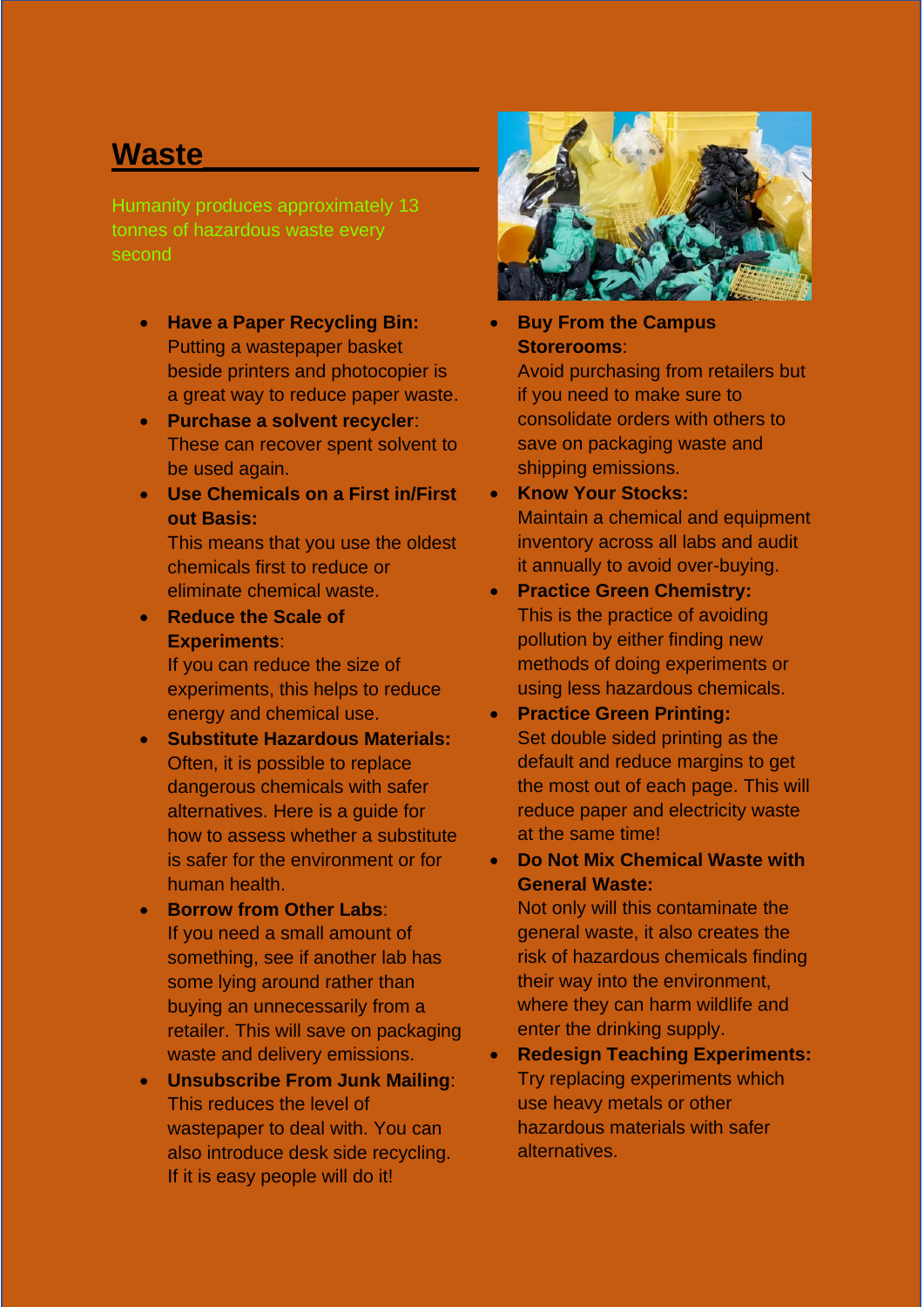## **Sustainable Purchasing\_\_\_**

*To be sustainable, you need to buy sustainably. We vote with our wallets!*

- **Buy in Bulk Where Possible:** This reduces the number of delivery trips that need to be made which, in turn, reduces the carbon footprint. Be careful, however, not to buy more than you need just to reduce transport emissions!
- **Know Your Vendor:**

Shop around to see if other lab suppliers place a greater emphasis on sustainability. Do they sell recycled or compostable materials? Do they dedicate space on their website to sustainability concerns?

• **Know Your Product:** Purchase paper and plastic that is at least partly made from recycled material. In the case of paper, also look for the Forestry Stewardship Council symbol:



This means that the wood used to make the paper was sustainably sourced!

• **Use Refillable Consumables:** Try buying refills for your pipette tips instead of buying a new box each time. The same goes for tubes! Refilling the racks during a lab meeting means you won't have to waste any time when you should be experimenting. Plus, it gives you something to do with your hands!

#### • **Talk to Your Vendor:**

When you are contacting your vendor to purchase equipment or consumables, ask them about the environmental impact of the products. If they can see that their



customers are concerned about things like packaging and renewable energy, they will make more of an effort to address these problems.

#### • **Use the ACT Label:**

My Green Labs have developed a label for the environmental impact of lab equipment, consumables, and chemicals. Similar to a nutrition label on food, this can tell you all you need to know about the impact of a product. You can find more information on ACT Labels [here.](https://act.mygreenlab.org/)

#### • **Buy De-icing Kits:**

These are often overlooked during purchasing but having de-icing kits around the lab will go a long way towards reducing your footprint. Freezers get less and less efficient over time, and de-icing can help you get more bang for your buck when it comes to energy usage.

#### • **Downsize If you Can:**

Are you regularly using plates or tubes that only get half-filled? By purchasing the next size down, you reduce plastic waste and create extra space in your freezers! Aside from anything else, it's cheaper!

• **Purchase Green Cleaning Supplies:** This means fewer harsh chemicals. It also means that you should purchase, for example, a mop instead of paper towels. The more you can reuse your cleaning equipment, the better the environmental impact over its lifetime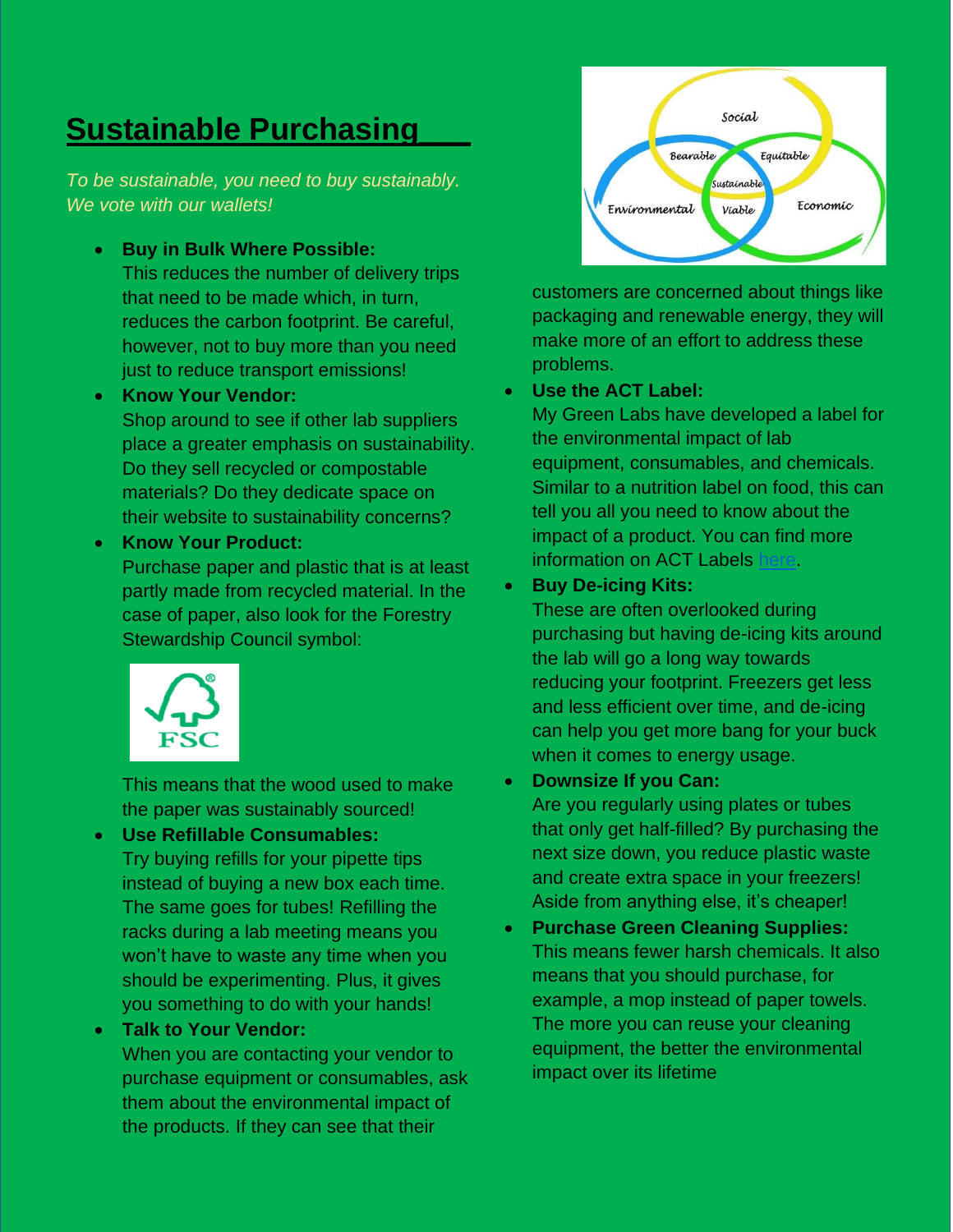## **Carbon Emissions**\_\_\_

*Each of the last four decades has been successively warmer than any decade that preceded it since 1850*

- **Know What Matters Most:** It is sometimes difficult to know which actions you can take to help in the fight against climate change. Knowing how much carbon different activities emit is a great way of focusing in. Did you know, for example, that taking one single transatlantic flight cancels out the carbon savings from 10 years of recycling?
- **Carbon is Everywhere:** It is important to remember that we emit carbon all day every day. Any time you use electricity, buy a product, travel, or even breathe, you are releasing carbon dioxide. No one expects you to stop breathing. It is a matter of working out where the carbon can be avoided and where it is necessary.
- **Systemic Change is Required:** Often, too much emphasis is placed on individual actions. Climate change affects every sector of society, so overarching policies and government initiatives are required in order to make the changes we need. There is not much you can do, for example, about the speed at which renewable energy infrastructure is being built.



- **Be Aware of Vampires:** Vampire power refers to the electricity which is used by electronics when they are in standby mode. A good indicator of whether something is an energy vampire is whether it has some form of light or display which stays on when not in use. If you do not need a device to be on, it should be switched off at the wall!
- **Know Your Energy Provider:** Reducing electricity use is a great way to reduce carbon emissions. However, reducing the proportion of energy you are buying that comes from fossil fuels is also very effective! By switching to a provider with higher levels of renewables, you can increase demand for renewable energy and reduce demand for fossil fuel energy.
- **Know Your Heating:** There are plenty of sustainable ways to heat a building, from thermal solar panels to ground source heat pumps. The more renewable option is also often the cheaper option in the long run, and heating is no exception. Talk to your lab techs about switching to a more sustainable heating system.